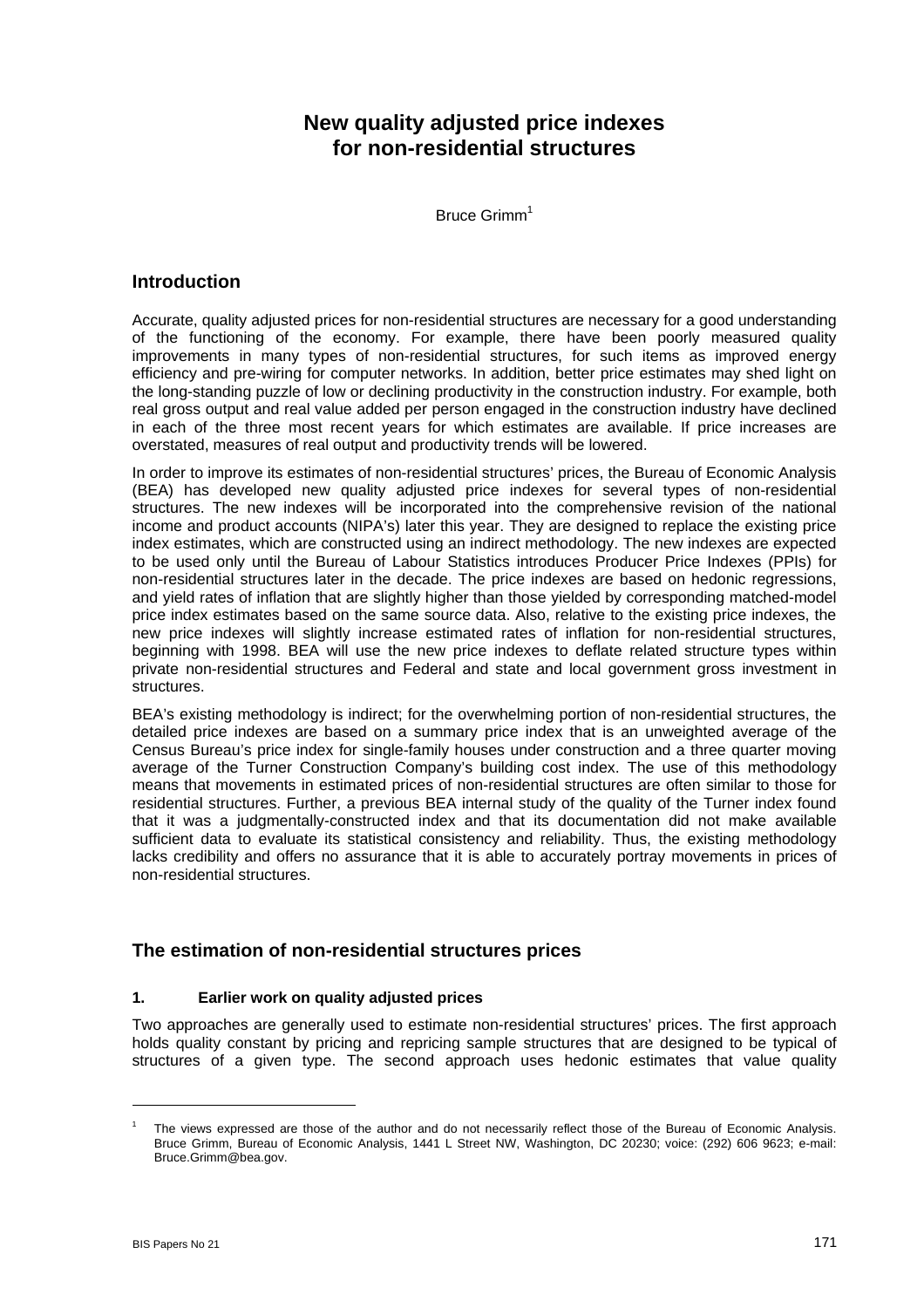characteristics, so that the effects of changing quality can be separated from price changes. The first use of hedonic indexes for construction prices was by the Census Bureau in 1968, and was for single-family housing. A revision of the methodology for price indexes for construction was done by a joint BEA-Census Bureau group in 1974 (Bureau of Economic Analysis (1974)). Since then, with the exception of the introduction of the single-family housing price index into the calculation of price indexes for non-residential buildings, little has changed in BEA's methodology for non-residential structures prices.

As part of a search for an improved methodology, Edwin Coleman of BEA produced an unpublished study of the quality of 32 private sector construction cost indexes (Coleman (1988)). He found that most of the indexes contained "…one or more… conceptual or statistical problems…". He also found that the various indexes tracked reasonably closely to the corresponding NIPA price indexes for non-residential structures. He laid out criteria for evaluating the quality of the indexes and, using these criteria, he produced standardised descriptions of each of the indexes as well as additional descriptions specific to the various indexes. He found several indexes to be somewhat more successful than the others. Among these was the Turner Construction Company's cost index, but he found that there was insufficient information to fully evaluate it. This was also the case for the Engineering News Record building and construction cost indexes that were used for Census' monthly real construction estimates. The R S Means Company's construction cost index made enough data available, but had some significant limitations, including changes in methodology over time.

A former BEA chief statistician, Frank de Leeuw, completed a study of construction prices in 1991 and produced two related discussion papers. The first paper used hedonic regressions with Census data and log-log specifications to estimate price indexes for multifamily housing for 1978-89, and found increases in prices that were at about the same rate as those for Census' single-family house prices (de Leeuw (1991a)). The paper also analysed the "components" approach used by Statistics Canada for non-residential and multifamily housing buildings. This approach specified the components of several prototype buildings and surveyed contractors to determine what they would charge for the prototypes at the time of the survey. The paper also described cyclical fluctuations in output prices relative to input prices in the Canadian construction sector.

The second paper reported on a set of hedonics-based price indexes for 1986-90 that were estimated using F W Dodge Company data for six types of non-residential buildings (de Leeuw (1991b)). It noted that only a very limited set of quality characteristics were available for use as explanatory variables in hedonic regressions. Nevertheless, it found substantial differences in the trend rates of inflation for the six types of structures, and that their central tendency was similar to the published NIPA price index for non-residential structures. It concluded that the hedonic approach did not yield significantly improved results, and that a data set with additional quality characteristics would be needed if improved hedonics-based indexes were to be constructed.

Several other preliminary studies, at both BEA and at the Census Bureau, evaluated the feasibility of developing price methodologies, both using the hedonic and the model building approaches. The studies were not continued because of a lack of resources; in particular, the necessary private information sources were too costly for either agency to afford.

The Bureau of Labour Statistics is working with a private contractor to develop PPIs for four types of non-residential structures; warehouses, light industrial/factory buildings, office buildings, and schools. The methodology will be broadly similar in approach to the model price work that has been done in Canada. Specifications for typical versions of the structures are being developed, with some geographical disaggregation to account for differing characteristics that arise due to different climates in different parts of the country. A private source will provide estimates of the costs of materials used in construction, and sampled contractors will provide monthly updates on margins. Additional PPIs for component assemblies for non-residential structures are being developed. The PPIs are scheduled for initial publication later in this decade. Because BEA's new indexes are designed to link up with the corresponding PPIs, the linked indexes should allow BEA to prepare an unbroken set of estimates beginning with 1998.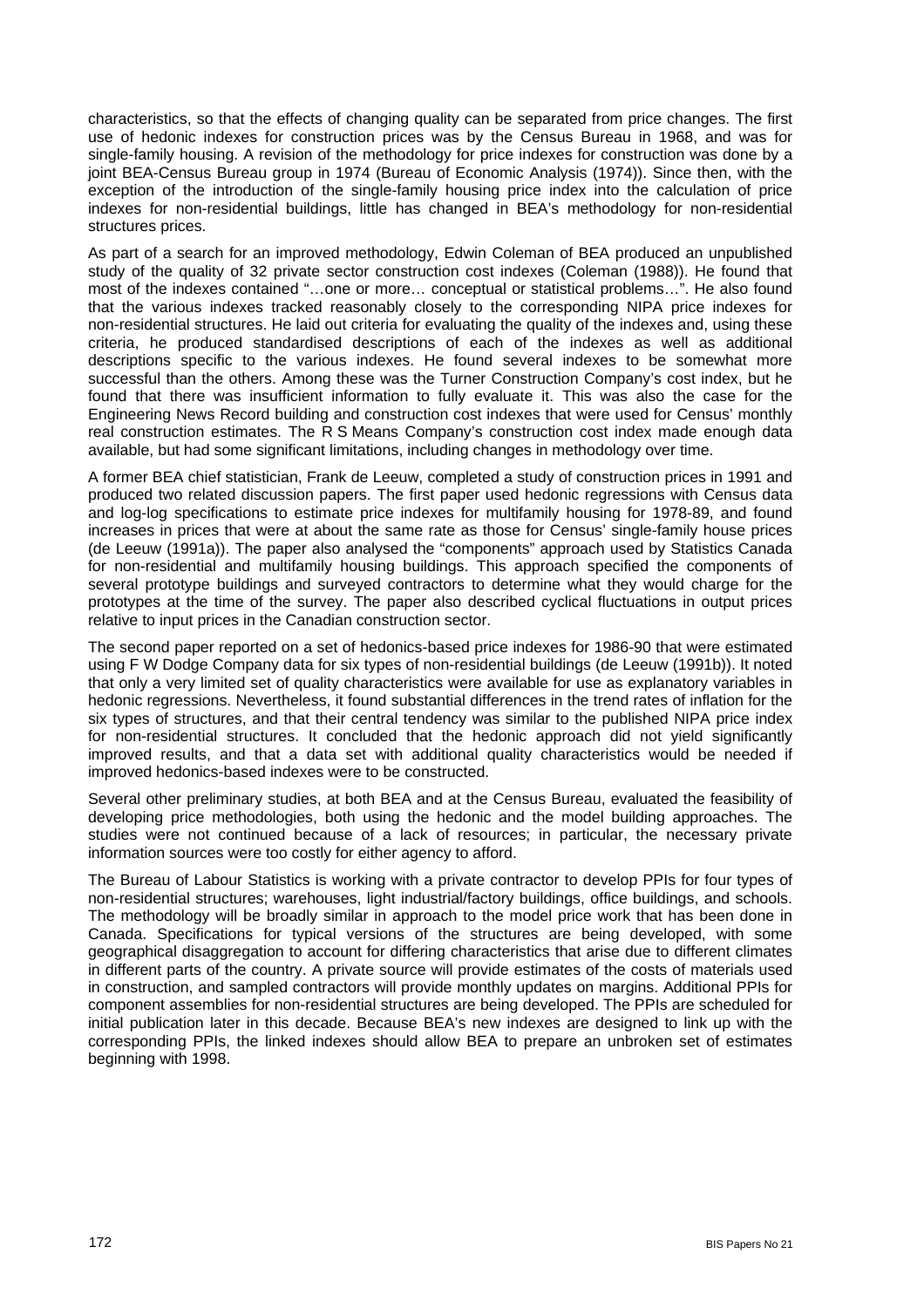#### **2. Source data**

The data used to support the new price estimates are taken from annual publications by the R S Means Company, *Square Foot Costs*, and cover the period 1 January 1997-1 January 2003. Although these data are proprietary, they have withstood the market test of being commercially profitable over a long period of time. R S Means has sold its data for many years to firms in the construction business - architects, builders, and others - who use it to put together bids on construction projects. Because the Means annual cost estimates are revised in the fall of each year, the estimates are based on costs observed late in the previous year and projected forward to 1 January of the succeeding year. These costs are gathered by Means from a large number of contractors, building supply firms, and the like.

Means publishes the costs at several levels of detail. At the most detailed level, the costs for specific sub-assemblies or components are calculated as the sum of the costs of labour, materials, any equipment needed, and overhead and profit. At a more aggregate level, Means publishes estimates of the square foot costs for sample structures, both residential and non-residential. The sample non-residential structures are priced for six combinations of wall and support frame type, and for nine sizes (in square feet). Additional information is supplied for one specimen structure of each type that describes about 34 quality characteristics, such as electrical service, types of roof, and wall finish. These quality characteristics change gradually to reflect changes in typical buildings in the Means surveys. For example, between the mid-1990s and 2003, the type of roof changed for their sample two to three storey college dormitory, and the electrical service was upgraded. The percent shares of each of 11 construction characteristic categories, under which the characteristics are grouped also change from year to year. For example, the share of the exterior closure category for the specimen dormitory went from 12.9% of the total in the mid-1990s to 14.8% in 2003. Site work, such as earthwork, roads, and landscaping are not included in the estimates, but architects' fees, interest costs, and taxes incurred as part of the building process are included.

At a still more aggregate level, Means estimates "city cost indexes" for 30 major US cities. Nine sample structures are costed out; one storey factory, two to four storey office building, retail store, two to three storey town hall, two to three storey high school, four to eight storey hospital, parking garage, one to three storey apartment, and two to three storey motel. In order to simplify the computational process, the inputs to the nine buildings are simplified and aggregated by Means, using 66 commonly used construction materials, labour hours for 21 building construction trades, the latest negotiated labour wage rates for the same construction trades, and related equipment rental costs for six types of construction equipment.

The 30 city cost indexes are aggregated into a national average cost index. As such, this Means index is probably not capable of picking up cyclical fluctuations other than those associated with materials inputs and labour costs. Also, the index amounts to a chained Paasche index; this is likely to understate inflation. Because the index is based on actual costs of construction, it is in principle able to pickup changes in productivity. However, as may be seen in Chart 1, the Means 30-city national average price index has had broad movements in 1960-2002 similar to those of the existing NIPA price index. Year-to-year fluctuations in the two indexes also exhibit generally similar patterns, but although the Means index is about equally volatile until 1970, it is somewhat less volatile thereafter (Chart 2).

Because of the limitations of the Means 30-city national average index, the Means square foot cost estimates for the sample buildings of various specifications and types offer superior information for estimating non-residential structures prices. The blowup factors used in the calculation of the sample buildings' total costs appear to be fixed from year to year, and thus do not allow for changing profit margins.<sup>2</sup> A limitation of the quality adjustment process occurs because the quality characteristics of the individual sample buildings tend to changeover time at a finer level of detail than that of the reported characteristics; these will not be observed at all. For example, a substitution of a more energy efficient, more costly insulation material would not be noted and would show up as a price increase. Despite these limitations, detailed price estimates based on the Means square-foot-cost data allow much more direct estimation of the prices of individual non-residential structures types than does the

l

<span id="page-2-0"></span>Some sort of cyclical corrections - perhaps along the lines of those suggested by Frank de Leeuw - might be tried, but such work is beyond the scope of this study.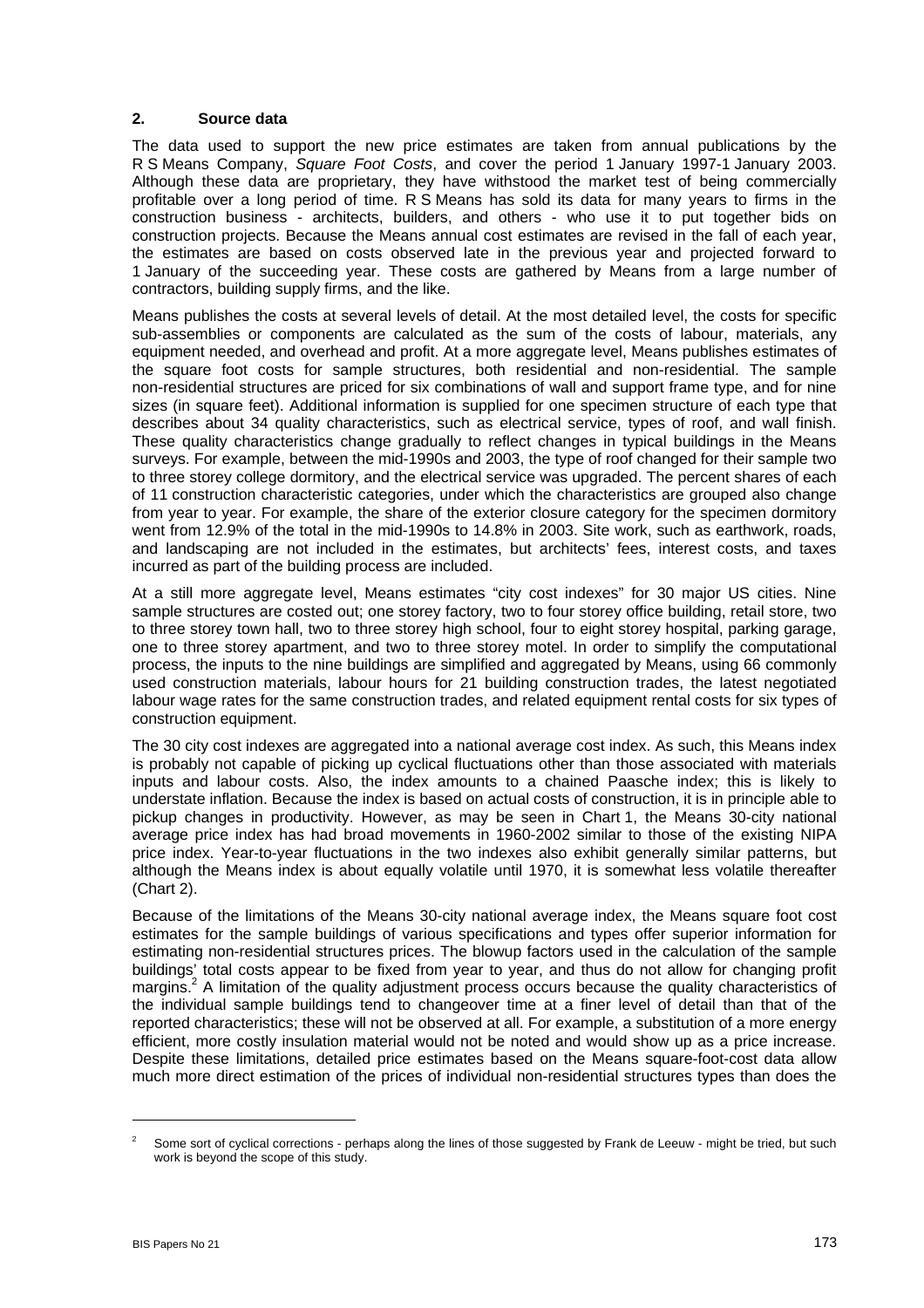present methodology. The direct estimates allow greater differentiation of prices among various types of non-residential structures than can be obtained from the existing, indirect summary price methodology.

## **3. Methodology**

The hedonic price indexes underlying BEA's new non-residential structures price indexes are "regression" price indexes. That is, ordinary least squares regressions are used to explain costs per square foot for various types of structures as functions of the number of square feet, a number of quality characteristic dummy variables, and time dummy variables that indicate the year each observation is from. The price index estimates are derived directly from the constant term and the estimated parameters of the time dummy variables.

As a check on the hedonic estimates, matched model price indexes were also calculated, using selected observations from the same data set for which more detailed characteristics information is available. Because the matched model indexes for each type of structure are based on just two observations per year rather than the 108 observations per year used for estimating the hedonic indexes, the hedonic estimates are more robust. Generally, the matched model indexes yield similar patterns of increase, with slightly lower average rates of inflation.<sup>[3](#page-3-0)</sup> The matched model indexes are briefly described in the appendix.

Some hedonic studies of structures' prices have used structures' total costs as the dependent variables. However, examination of the Means data found that there is a non-linear relationship between structure cost per square foot and size in square feet. Experimentation using the Means data also indicated that, for given structure type and year, the logs of these two variables have a nearly linear relationship, and limited Box-Cox testing confirmed the superiority of the log-log functional relationship. Hence, the dependent variables in the regressions are the logs of the cost per square foot and the first explanatory variables are the logs of the buildings' sizes in square feet. The quality characteristic dummy variables have values of one when the characteristic is present and zero otherwise, and are entered into the equation linearly. The time dummy variables have values of one in the indicated years and zero otherwise and are also entered into the equations linearly. Thus, the functional form of the estimated hedonic equations is:

## log(\$/sq ft) =  $c + a_0 \times \log(\text{sq ft}) + \sum_i (a_i \times \text{characteristic}_i) + \sum_i (b_i \times \text{time dummy}_i)$ ,

where *i* is the set of quality characteristics, *t* is the set of time periods, *c* is the estimated constant term and the constant term and the  $a_0$ ,  $a_i$ , and  $b_t$  parameters are estimated coefficients.

One additional quality characteristic used in some equations is the presence or absence of basements. The cost per square foot for basements is a linear function of the number of square feet. Because the log of the cost per square foot is the functional form used for the dependent variable in the regression equations, there is a non-linear relationship between the dependent variable and the costs of basements. Also, the costs per square foot for basements have generally increased somewhat more slowly than other costs per square foot over the sample period. In order to evaluate whether this linear relationship results in distorted estimates in what is otherwise a log-log equation specification, three equations were estimated for each type of structure; an equation that combined observations on structures with and without basements and included a dummy variable for the presence or absence of basements, and two equations that each contained only the observations for structures with or without basements.

With regression-type hedonic price indexes, there is a danger that parameter instability might affect the estimated coefficients of the time dummy variables. Concerns about the sensitivity of the estimates to parameter instability led to the estimation of regressions for adjacent pairs of years for each type of structure, separately for structures with and without basements; this was done to evaluate the effects of any parameter instability. The full data set contains 648 observations for each structure type - both with and without basements - and the individual pairwise regressions are each based on

l

<span id="page-3-0"></span>The similarity of hedonic and matched model price estimates, made using the same or similar data, has been found elsewhere. See, eg, Aizcorbe et al (2000) and Landefeld and Grimm (2000).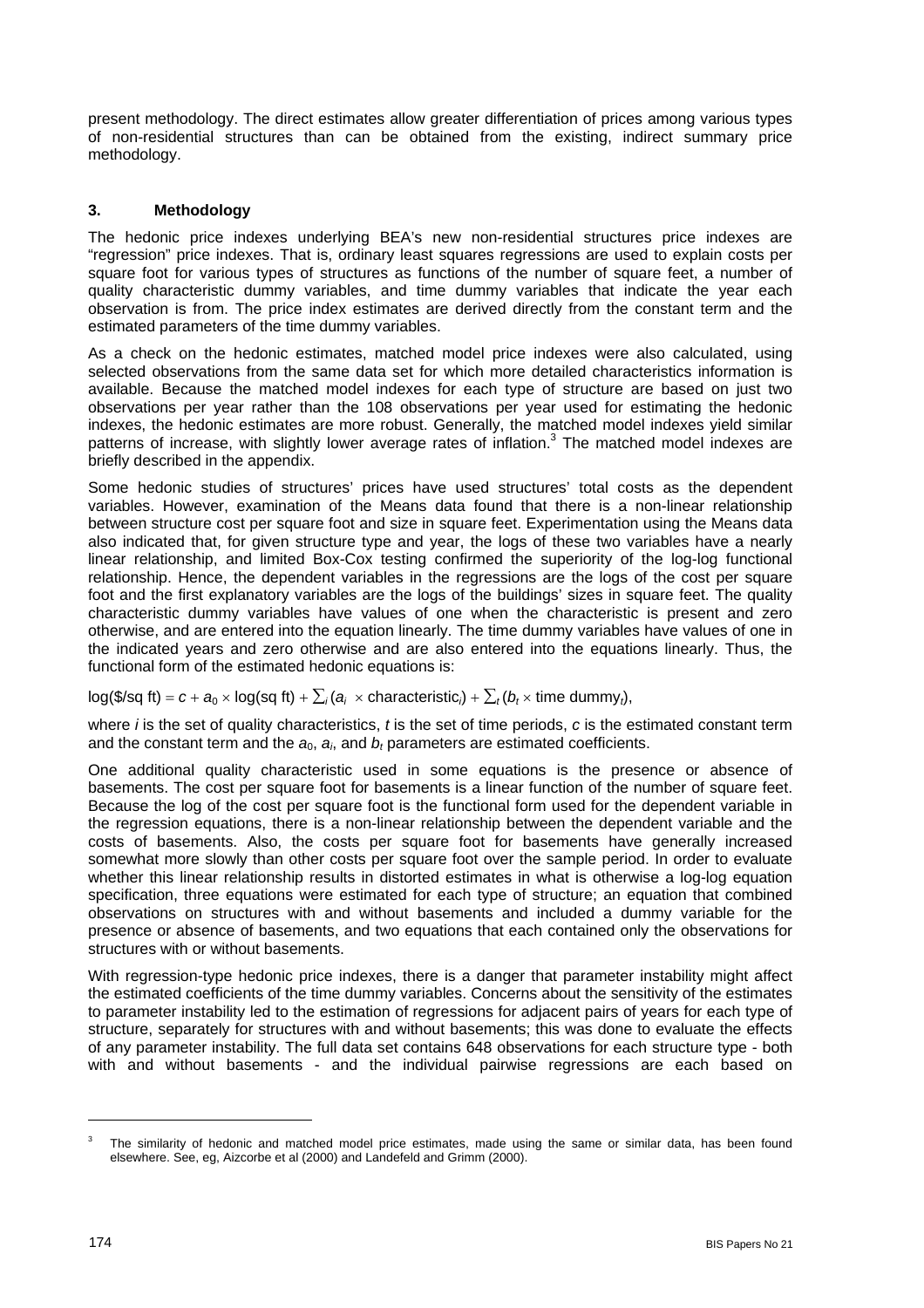216 observations. (Half of the observations are available for the regressions for structures with, and without, basements.) The results of pairwise regressions yielded price index estimates nearly identical to those yielded by equations estimated over the full, 1997-2003 sample period, and they are not described here in detail.

The types of structures for which hedonic regressions were estimated included one storey warehouses, one and three storey factories, and three height ranges for office buildings - two to four storeys, five to 10 storeys, and 11-20 storeys. Exploratory work indicated that estimated parameters of equations for structures with different numbers of storeys were sometimes statistically significantly different for differing heights. As a result, separate sets of regressions were estimated for the two heights for factories, and for the three height ranges for office buildings. In addition, hedonic regressions were estimated for four types of schools; elementary, junior high, senior high, and vocational.

Reflecting the lower rates of increase for basement costs than for other structures' prices, the estimates of average rates of price increase for structures without basements were somewhat greater than those for structures with basements. Alternative estimates of rates of inflation, based on the regressions for structures both with and without basements, found average rates of price increase that were between the rates for structures with, or without basements.

The estimates for the regressions combining structures with and without basements tend to weight the two variants roughly equally. In contrast, general observation suggests that some types of structures were more or less likely to have basements (eg, unlikely for one storey warehouses, highly likely for 11-20 storey office buildings). Similarly, the relative importance of construction of different heights of buildings varies (eg, more square feet of one storey factories than three storey factories).

As a result, the price indexes presented here are weighted averages of the separate indexes for structures of each type with, and without, basements, and where applicable, of different heights or type of school. Eight intermediate summary price indexes were constructed by weighting together the separate indexes for structures of each type with and without basements. Next, summary indexes were constructed for factories and for office buildings by weighting together the intermediate indexes for the various heights. In both stages, the weights were based on subjective judgment about the prevalence of the value of construction in each height category. Similarly, the indexes for the various types of schools were weighted together using Census Bureau estimates of numbers of students of appropriate ages, and assuming that vocational school students are one fifth of the number of students of high school age. The two sets of weights are listed in the appendix.

There were some departures from this general methodology. The estimated rates of inflation for all four types of structures were implausibly low for 1997-98 and surprisingly high for 1999. As a result, the Means 30-city national average price index was used as an interpolator between 1 January 1997 and 1 January 1999 estimates for each type and height of structure. In addition, specification changes of sample structures, combined with apparent quality changes at an unpublished finer level of detail, led to a drop in the prices of two to four storey office buildings, between 2000 and 2001. As a result, a price index for two storey medical office buildings was constructed and used for the estimate of price increase from 2000 to 2001 for two to four storey office buildings. Specification changes, and apparent unpublished quality changes, for 11-20 storey office buildings from 2000 to 2001, led to the substitution of the estimates for price increases for five to 10 storey office buildings for the price increase for the taller buildings from 2000 to 2001.

## **The estimates**

#### **1. Equations**

As discussed above, all of the regression equations make the log of the price per square foot a function of the log of the number of square feet. Because the dummy variables for quality characteristics - which were for exterior wall type and interior support type, two or three of the dummy variables are not used in order to avoid singular moment matrices. Likewise, it is necessary to omit one year dummy, for 1997. Thus, the equations presented here contain three to five quality characteristic dummy variables and five year dummy variables.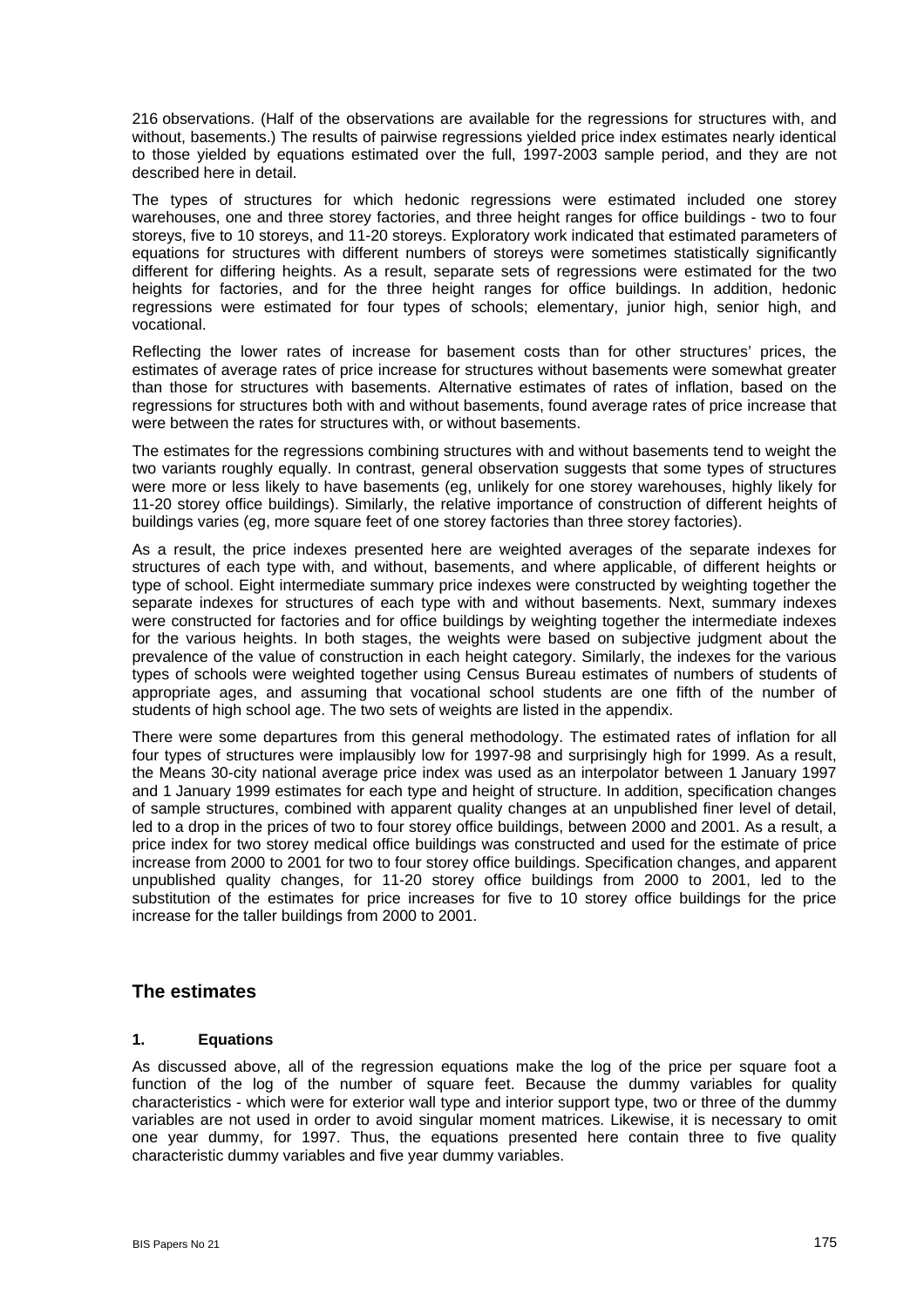Table 1 summarises the estimated equations used to construct the price indexes. In all the equations, the constant term and the coefficient of the log of number of square feet are highly significant, with p-values less than 0.01. Likewise, the coefficients of the year dummy variables are all significant, with p-values less than 0.01. The time period for all of the regressions is 1997-2003.

The summary statistics for equations for warehouses, factories, and office buildings both with and without basements are very similar to those for the corresponding equations shown in Table 1. The principal differences are that the combined equations had F-test statistics roughly double those for the equations in Table 1. The pairwise regressions also yielded estimates for price increases that were quite similar to those derived from the Table 1 equations. Alternative price index estimates, made using the pairwise regressions, found that for nearly all years, for all six structures types, the estimated rates of price change are within 0.1 percentage point of indexes estimated using the Table 1 equations, and for most estimates, the rates are within 0.01 percentage point. Based on this, it appears unlikely that the effects of year-to-year parameter instability on price estimates are

| Table 1                                                                         |                              |                                     |              |                         |  |  |
|---------------------------------------------------------------------------------|------------------------------|-------------------------------------|--------------|-------------------------|--|--|
| Summary measures for the hedonic<br>regressions used to construct price indexes |                              |                                     |              |                         |  |  |
| <b>Structure type</b>                                                           | Number of<br>characteristics | Number with<br>$p$ -values $< 0.01$ | $R^2$        | <b>F-test statistic</b> |  |  |
| Warehouses:<br>with basement<br>without basement                                | 4<br>4                       | 4<br>4                              | .979<br>.979 | 1451<br>1468            |  |  |
| Factories:                                                                      |                              |                                     |              |                         |  |  |
| 1-storey:<br>with basement<br>without basement                                  | 5<br>5                       | 4<br>4                              | .991<br>.992 | 3364<br>3336            |  |  |
| 3-storey:<br>with basement<br>without basement                                  | 3<br>3                       | 3<br>3                              | .990<br>.981 | 3309<br>3296            |  |  |
| Office buildings:                                                               |                              |                                     |              |                         |  |  |
| 2-4 storey:<br>with basement<br>without basement                                | 5<br>5                       | 4<br>4                              | .982<br>.983 | 1633<br>1727            |  |  |
| 5-10 storey:<br>with basement<br>without basement                               | 3<br>3                       | 3<br>3                              | .972<br>.972 | 1232<br>1239            |  |  |
| 11-20 storey:<br>with basement<br>without basement                              | 3<br>3                       | 3<br>3                              | .953<br>.953 | 725<br>729              |  |  |
| Schools:                                                                        |                              |                                     |              |                         |  |  |
| Elementary:<br>with basement<br>without basement                                | $\mathbf 3$<br>3             | 3<br>3                              | .997<br>.997 | 13070<br>11824          |  |  |
| Junior high:<br>with basement<br>without basement                               | 4<br>4                       | 4<br>4                              | .996<br>.996 | 8132<br>7644            |  |  |
| Senior high:<br>with basement<br>without basement                               | 3<br>3                       | 3<br>3                              | .992<br>.993 | 4686<br>8835            |  |  |
| Vocational:<br>with basement<br>without basement                                | 4<br>4                       | 4<br>4                              | .991<br>.989 | 3519<br>2919            |  |  |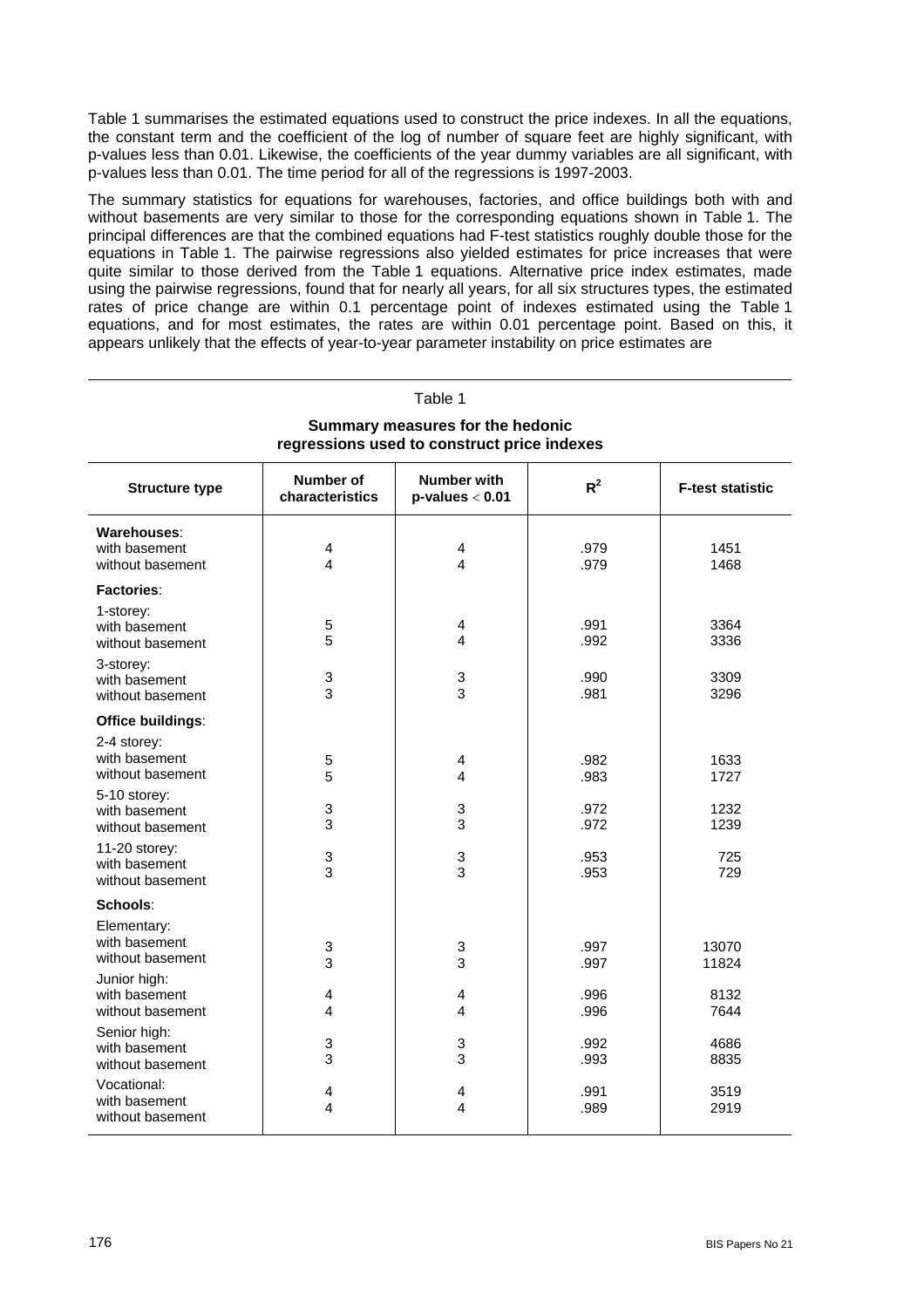#### **2. Price indexes**

The four price indexes derived from the hedonic regressions - in percent change form for the years 1998-2003 - are shown in Table 2. In addition, the table shows percent changes in the existing NIPA price index. (Because the new price indexes are for changes from 1 January of a given year to 1 January of the following year, the changes in the existing NIPA price index are calculated by averaging fourth and first quarter level values and then calculating percent changes.)

 $\overline{z}$  . . .

| ⊧apie ∠<br>Percent changes in the price indexes |                                      |                        |                  |                            |                |  |
|-------------------------------------------------|--------------------------------------|------------------------|------------------|----------------------------|----------------|--|
| Year                                            | <b>Existing</b><br><b>NIPA index</b> | <b>Hedonic indexes</b> |                  |                            |                |  |
|                                                 |                                      | <b>Warehouses</b>      | <b>Factories</b> | <b>Office</b><br>buildings | <b>Schools</b> |  |
| 1998                                            | 3.71                                 | 4.19                   | 3.74             | 4.54                       | 3.74           |  |
| 1999                                            | 3.96                                 | 5.08                   | 4.55             | 5.49                       | 4.47           |  |
| 2000                                            | 4.22                                 | 4.00                   | 3.60             | 4.31                       | 3.71           |  |
| 2001                                            | 4.45                                 | 3.64                   | 3.89             | 4.11                       | 4.50           |  |
| 2002                                            | 3.07                                 | 3.97                   | 4.05             | 1.97                       | 2.92           |  |
| 2003                                            | 1.33                                 | 2.52                   | 4.53             | 3.17                       | 3.79           |  |
| Average                                         | 3.45                                 | 3.90                   | 4.03             | 3.92                       | 3.85           |  |

As may be seen in Chart 3, the differences in average changes between the existing NIPA price index and the hedonic indexes are partially due to a slowing of inflation in the existing NIPA index in 2002 and 2003 that is not matched fully by the hedonic indexes. As may be seen in Chart 4, the year-to-year rates of inflation for the various indexes show considerable variation. The rough similarities in pattern for the four hedonic indexes in 1998-2000 is due to the use of the Means 30-city national average price index as the interpolator between those years.

## **Conclusions**

The new estimates of prices for non-residential structures introduce directly applicable quality adjustments by using hedonic estimates. Even though the new price indexes do not result in substantial changes in estimates of inflation in structures prices, they will make a significant improvement in the quality of the estimates of non-residential structures prices. The last major overhaul of the methodology for construction prices occurred in 1974 (BEA (1974)), and generally lowered estimates of inflation for the period ending in 1973. Because the lower inflation estimates led to higher trend rates of increase in real non-residential structures investment, they helped to reduce the puzzle of low or declining productivity in the US construction industry. In contrast, the new estimates of non-residential structures prices presented here slightly raise the estimated rate of inflation, and this exacerbates the puzzle of low or declining productivity in the construction industry.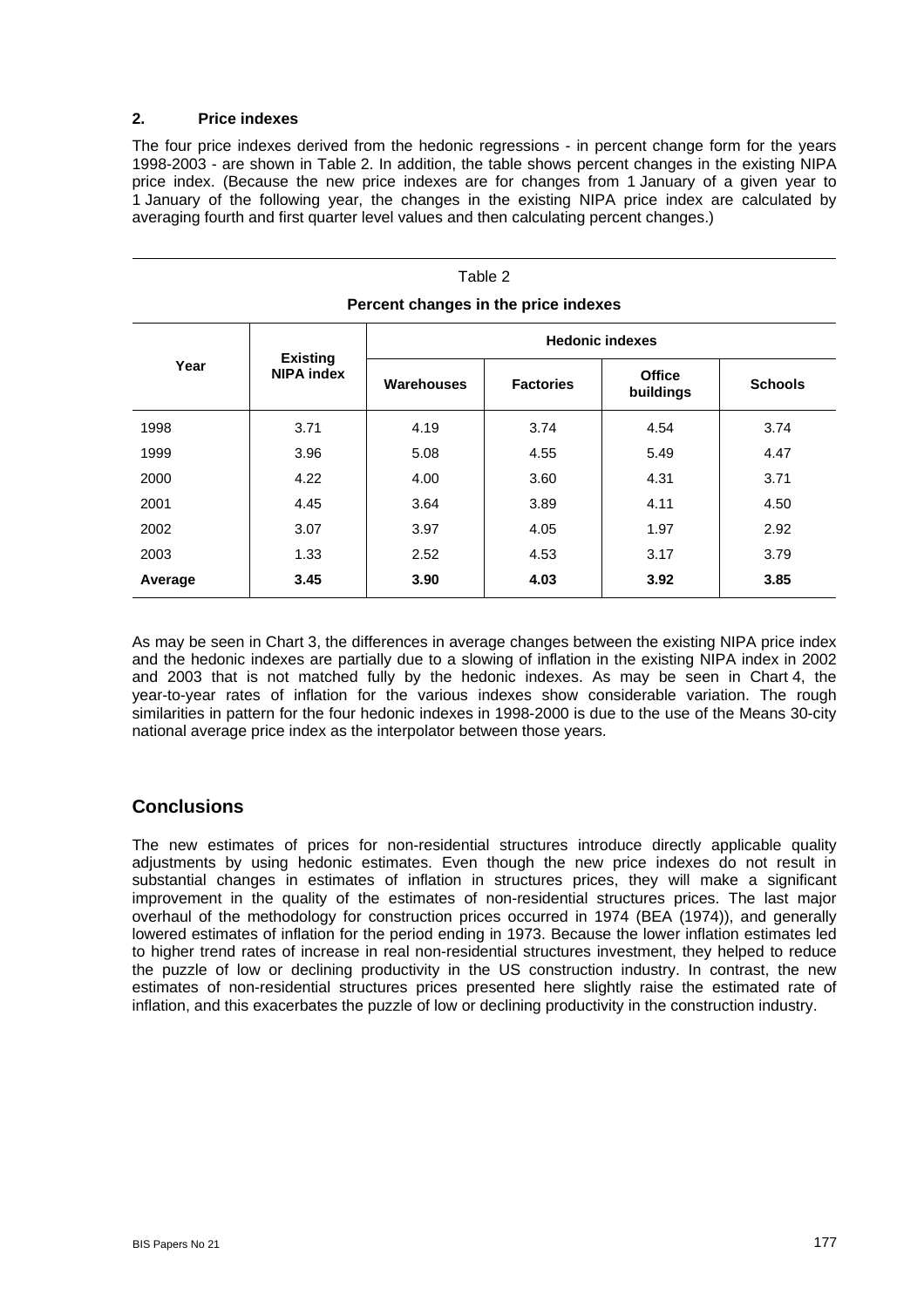Chart 1 **Non-residential construction price indexes** 







(Percent change)

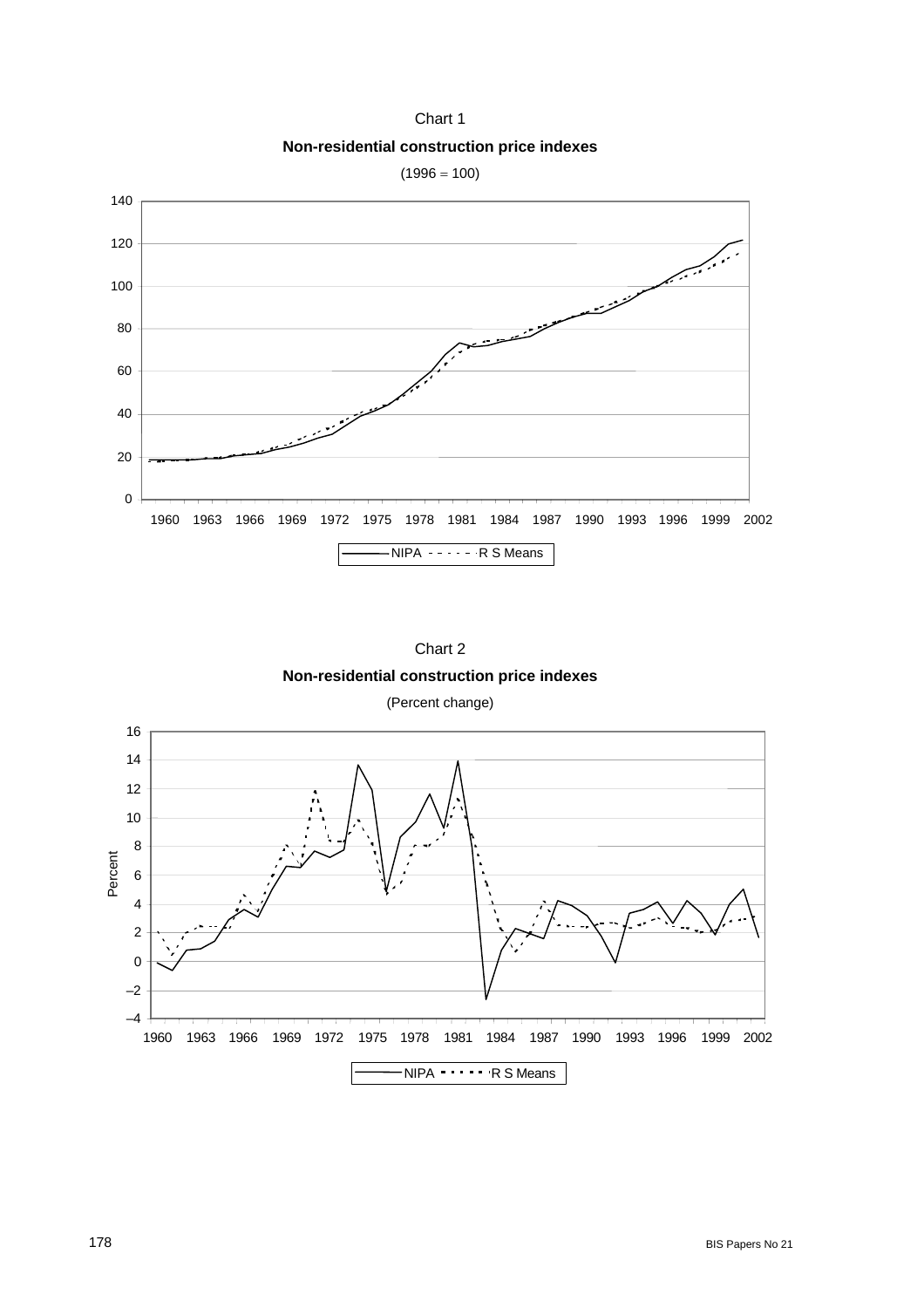Chart 3 **Price indexes for some non-residential structures**



(1 January 1997 = 100)



(Percent change)

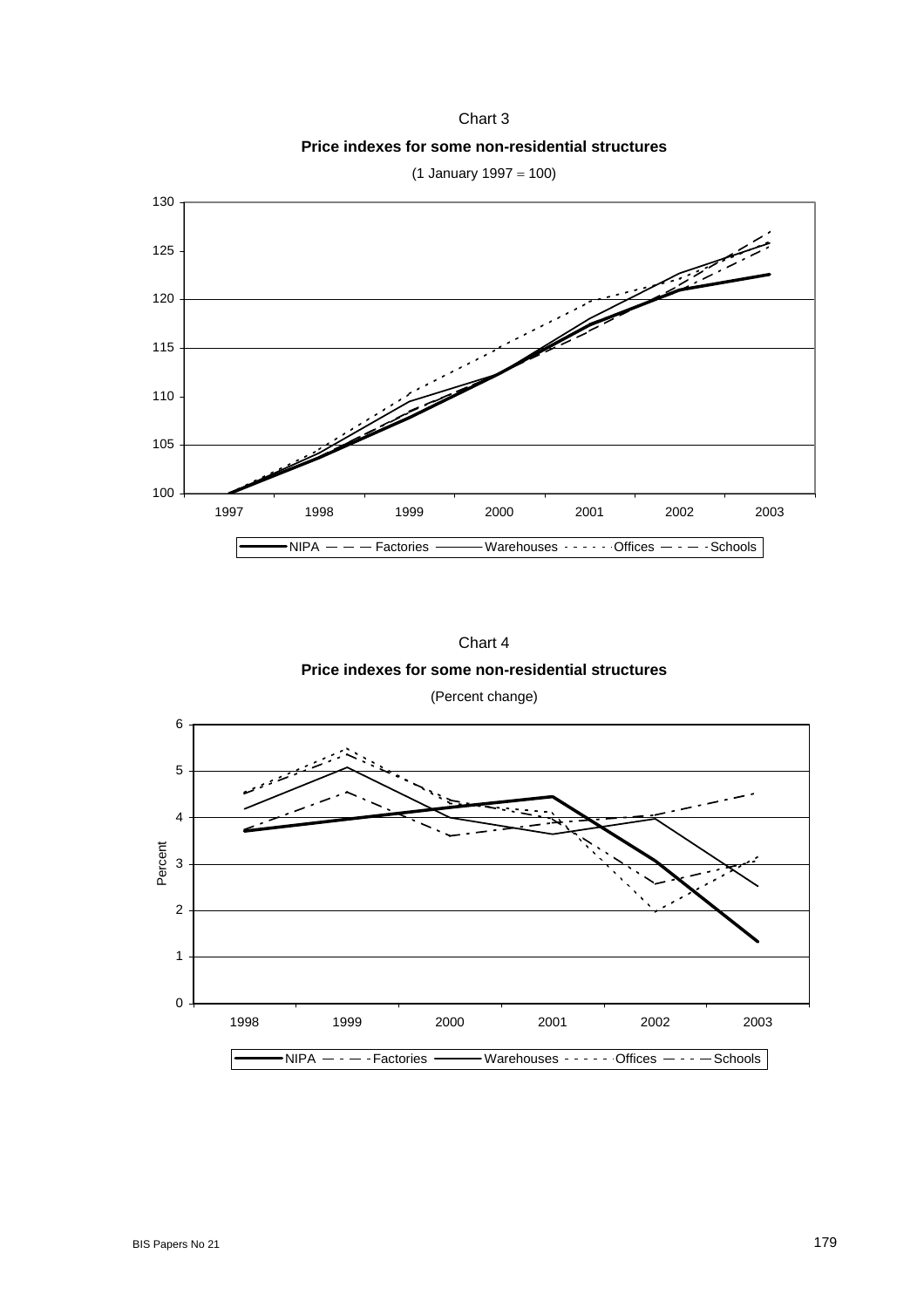## **Appendix**

#### **1. Alternative estimates**

Average rates of increase - from 1 January 1997 to 1 January 2003 - of the various quality adjusted price indexes are shown in Table A1. These include the separate hedonic indexes for each type and height of structure with and without basements (these are the detailed price index estimates underlying the estimates presented in Table 2), the hedonic indexes calculated using the regressions that include structures both with and without basements, and matched model indexes corresponding to the hedonic estimates.

The hedonic price indexes increase more rapidly than the matched model price indexes for all four types of non-residential structures, and within types, for each height class except for one-storey factories. Price indexes for structures with basements increase more slowly than those without, and indexes for structures, including those both with and without basements, increase at intermediate rates. Both hedonic and matched model price indexes exhibit similar year-to-year increases, but they are not in lock step; Chart A1 illustrates this for warehouse prices.



### **2. Weights**

The judgmental weights used to aggregate components indexes for structures with and without basements - within heights, where applicable - are shown in the first column of Table A2. The judgmental weights used to aggregate different heights (or types of schools) within structure types are shown in the second column.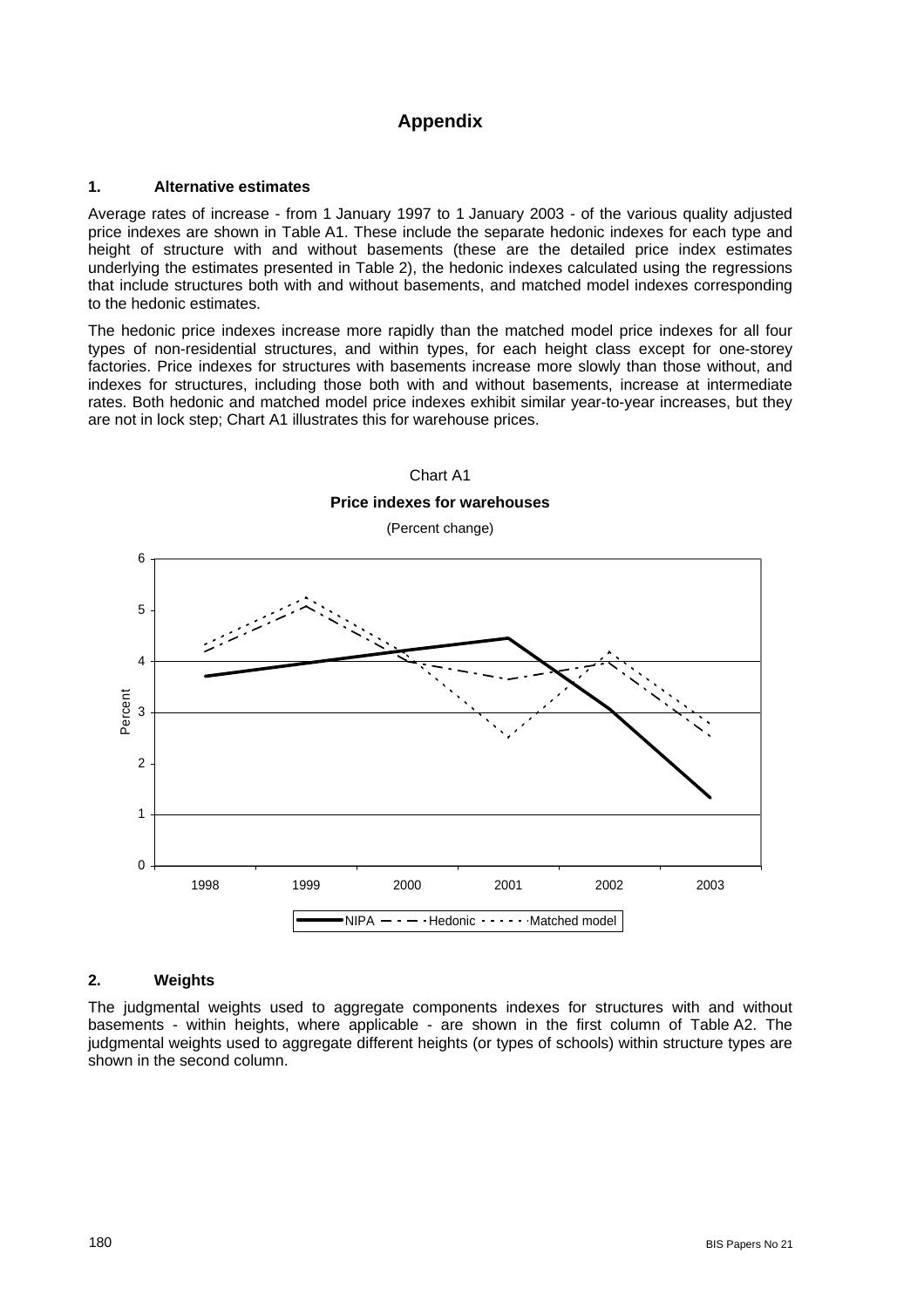## Table A1

#### **Average rates of increase for non-residential structures prices**

1 January 1997-1 January 2003

| <b>Structure type</b>                                                                                                         | <b>Hedonic estimates</b>                     | Matched model estimates <sup>1</sup>         |
|-------------------------------------------------------------------------------------------------------------------------------|----------------------------------------------|----------------------------------------------|
| Warehouses<br>with basement<br>without basement<br>with and without basement                                                  | 3.90<br>3.63<br>3.99<br>3.81                 | 3.86<br>3.57<br>3.95<br>3.86                 |
| <b>Factories</b>                                                                                                              | 4.03                                         | 4.00                                         |
| 1-storey:<br>with basement<br>without basement<br>with and without basement<br>3-storey:<br>with basement<br>without basement | 3.48<br>4.03<br>3.79<br>4.21<br>4.40<br>4.31 | 3.60<br>4.12<br>3.90<br>3.97<br>4.14<br>4.10 |
| with and without basement                                                                                                     |                                              |                                              |
| <b>Office buildings</b>                                                                                                       | 3.92                                         | 3.50                                         |
| 2-4 storey:<br>with basement<br>without basement<br>with and without basement                                                 | 3.95<br>4.09<br>4.02                         | 3.43<br>3.52<br>3.44                         |
| 5-10 storey:<br>with basement<br>without basement<br>with and without basement                                                | 3.97<br>4.03<br>4.00                         | 3.71<br>3.75<br>3.72                         |
| 11-20 storey:<br>with basement<br>without basement<br>with and without basement                                               | 3.70<br>3.74<br>3.68                         | 3.42<br>3.49<br>3.42                         |
| <b>Schools</b>                                                                                                                |                                              |                                              |
| Elementary:                                                                                                                   | 3.97                                         | 3.77                                         |
| with basement<br>without basement<br>with and without basement                                                                | 3.57<br>3.88<br>3.72                         | 3.43<br>3.71<br>3.65                         |
| Junior high:<br>with basement<br>without basement<br>with and without basement                                                | 4.05<br>4.19<br>4.12                         | 3.83<br>4.10<br>4.05                         |
| Senior high:<br>with basement<br>without basement<br>with and without basement                                                | 3.67<br>3.78<br>3.75                         | 3.42<br>3.73<br>3.67                         |
| Vocational:<br>with basement<br>without basement<br>with and without basement                                                 | 3.32<br>3.52<br>3.45                         | 3.23<br>3.46<br>3.41                         |

<sup>1</sup> Matched model indexes for structures with and without basements are weighted sums of the separate matched model indexes for structures with and without basements; weights are from Table A2.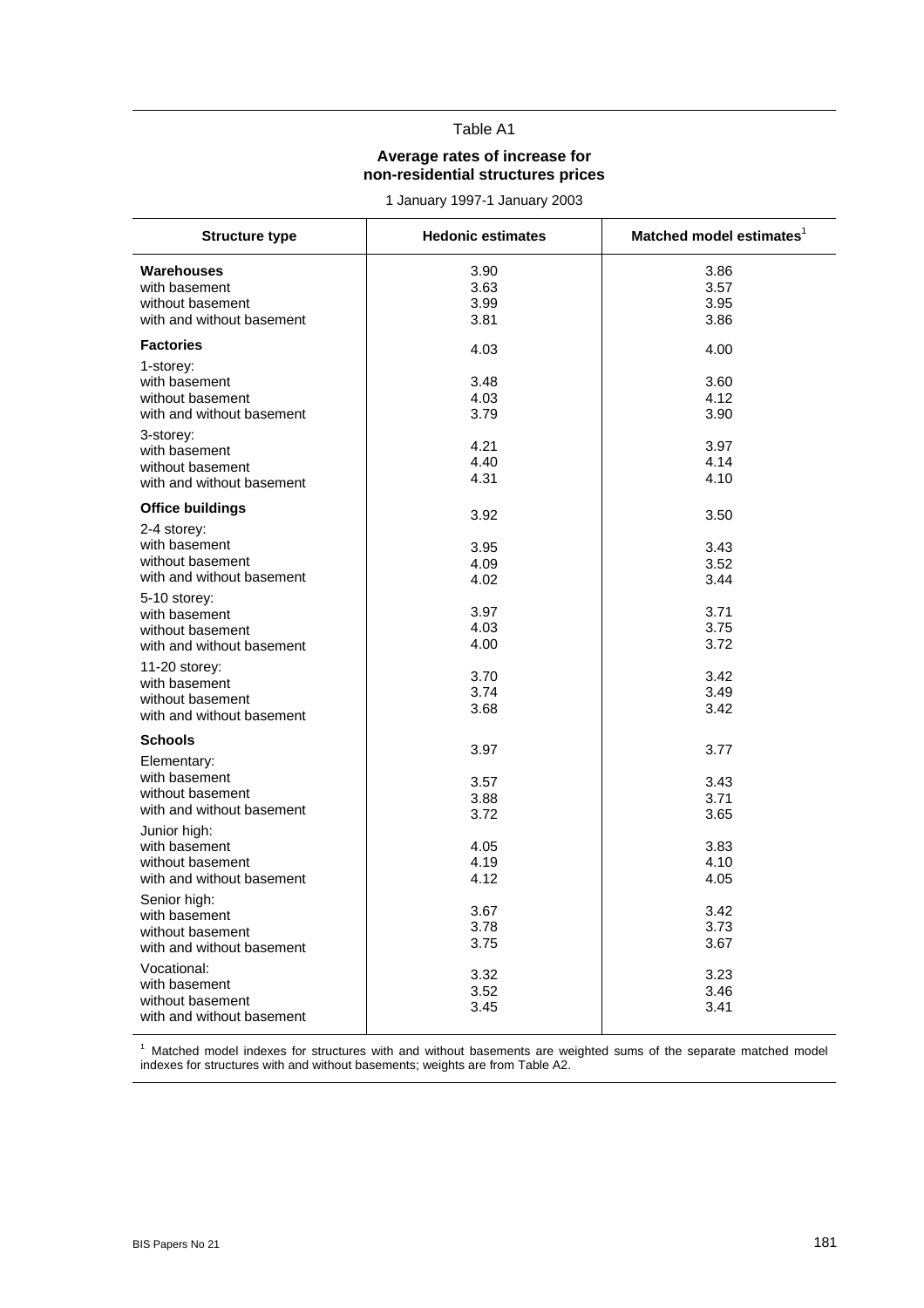| <b>Structure type</b>                                                                                                                                                                                                      | Weight within type<br>for basements                                             | Weight within type for<br>height, or school type |
|----------------------------------------------------------------------------------------------------------------------------------------------------------------------------------------------------------------------------|---------------------------------------------------------------------------------|--------------------------------------------------|
| Warehouses:<br>with basement<br>without basement                                                                                                                                                                           | .<br>.25<br>.75                                                                 | 1.00<br>.                                        |
| Factories:<br>1-storey:<br>with basement<br>without basement<br>3-storey:<br>with basement<br>without basement                                                                                                             | - - -<br>.25<br>.75<br>.<br>.25<br>.75                                          | .67<br>- - -<br>.33                              |
| <b>Office buildings:</b><br>2-4 storey:<br>with basement<br>without basement<br>5-10 storey:<br>with basement<br>without basement<br>11-20 storey:<br>with basement<br>without basement                                    | - - -<br>.80<br>.20<br>- - -<br>.90<br>.10<br>$- - -$<br>.95<br>.05             | .60<br>.<br>- - -<br>.20<br>- - -<br>.20         |
| Schools:<br>Elementary:<br>with basement<br>without basement<br>Junior high:<br>with basement<br>without basement<br>Senior high:<br>with basement<br>without basement<br>Vocational:<br>with basement<br>without basement | .20<br>.80<br>- - -<br>.20<br>.80<br>$  -$<br>.20<br>.80<br>$  -$<br>.20<br>.80 | .54<br>- - -<br>.19<br>.<br>.215<br>.055         |

# Table A2 **Weights within type for basements and height**